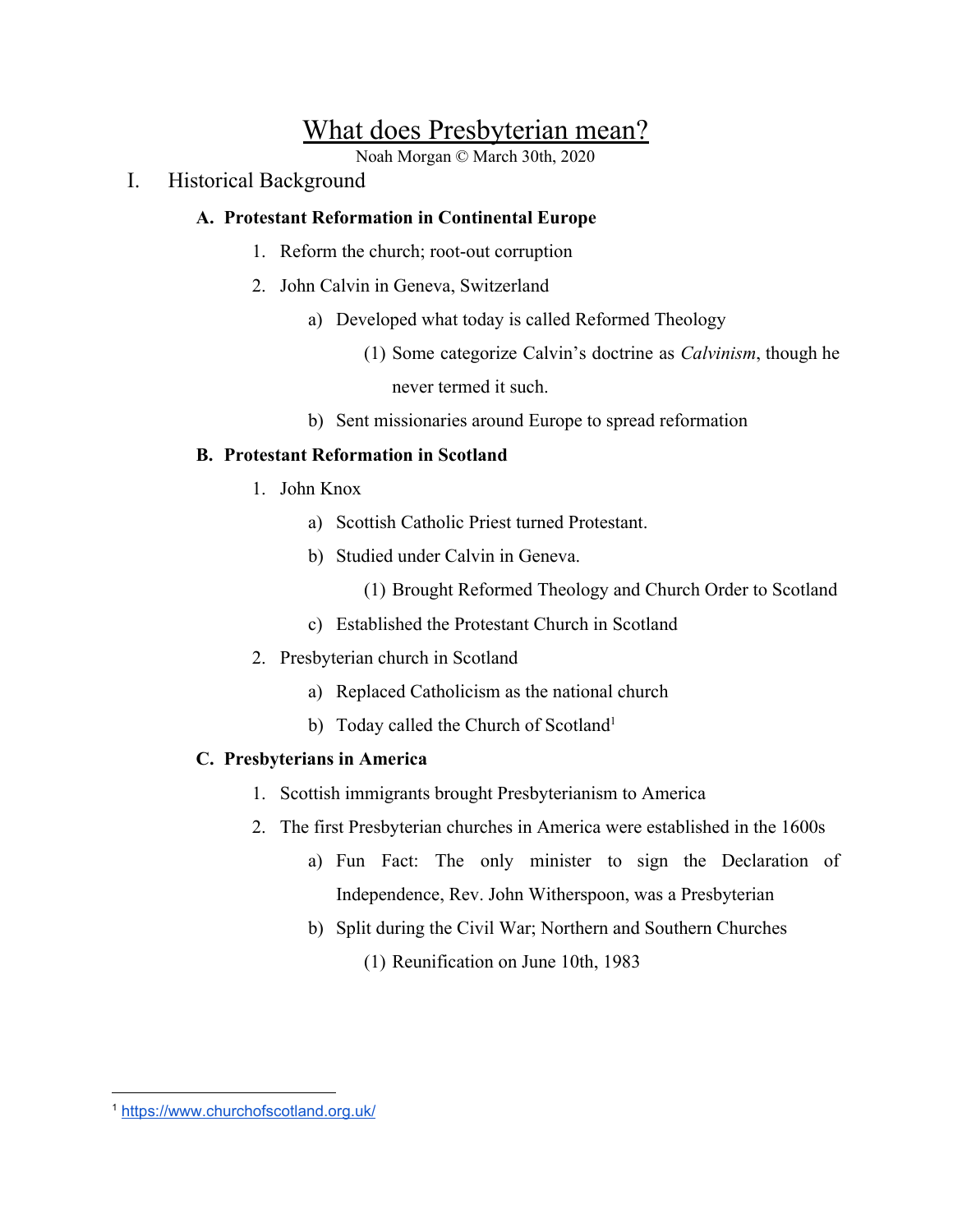- 3. Many Presbyterian denomination exist today (e.g. PC(USA), Presbyterian Church in America, Cumberland Presbyterian Church, Evangelical Prebyterian Church, etc.)
- II. Theological Distinctives
	- With each level, the category gets more specific.

### **A. catholic**

- 1. catholic is not the same as Catholic
	- a) catholic = universal; Catholic refers to the Roman Catholic Church
- 2. The term *catholic* means those doctrines that form a common foundation that all Christians share with one another
	- a) Distinguishes between Chrisianity and other faiths
	- b) Exemplified in the Apostles<sup>2</sup> and Nicene<sup>3</sup> Creeds
		- (1) The Trinity
		- (2) The Incarnation of Jesus
		- (3) Jesus' death and resurrection
		- (4) Etc.
- 3. Includes Catholics, Presbyterians, Lutherans, Methodists, etc.

#### **B. Protestant**

- 1. Originating in the 16th century Reformation
	- a) Term comes from the word "protest" i.e. protesting against the Roman Church
- 2. *Protestant* describes the Christian theological position that holds to justification by faith alone and the authority of Scripture, as well as the other Reformation Solas<sup>4</sup>
	- a) Sola Scriptura, Sola Fide, Solus Christus, Sola Gratia, and Soli Deo Gloria
- 3. Includes all denominations except Catholicism and Eastern Orthodoxy

<sup>2</sup> <https://www.ccel.org/creeds/apostles.creed.html>

<sup>3</sup> <https://www.ccel.org/creeds/nicene.creed.html>

<sup>4</sup> <https://www.ligonier.org/learn/articles/for-glory-god/>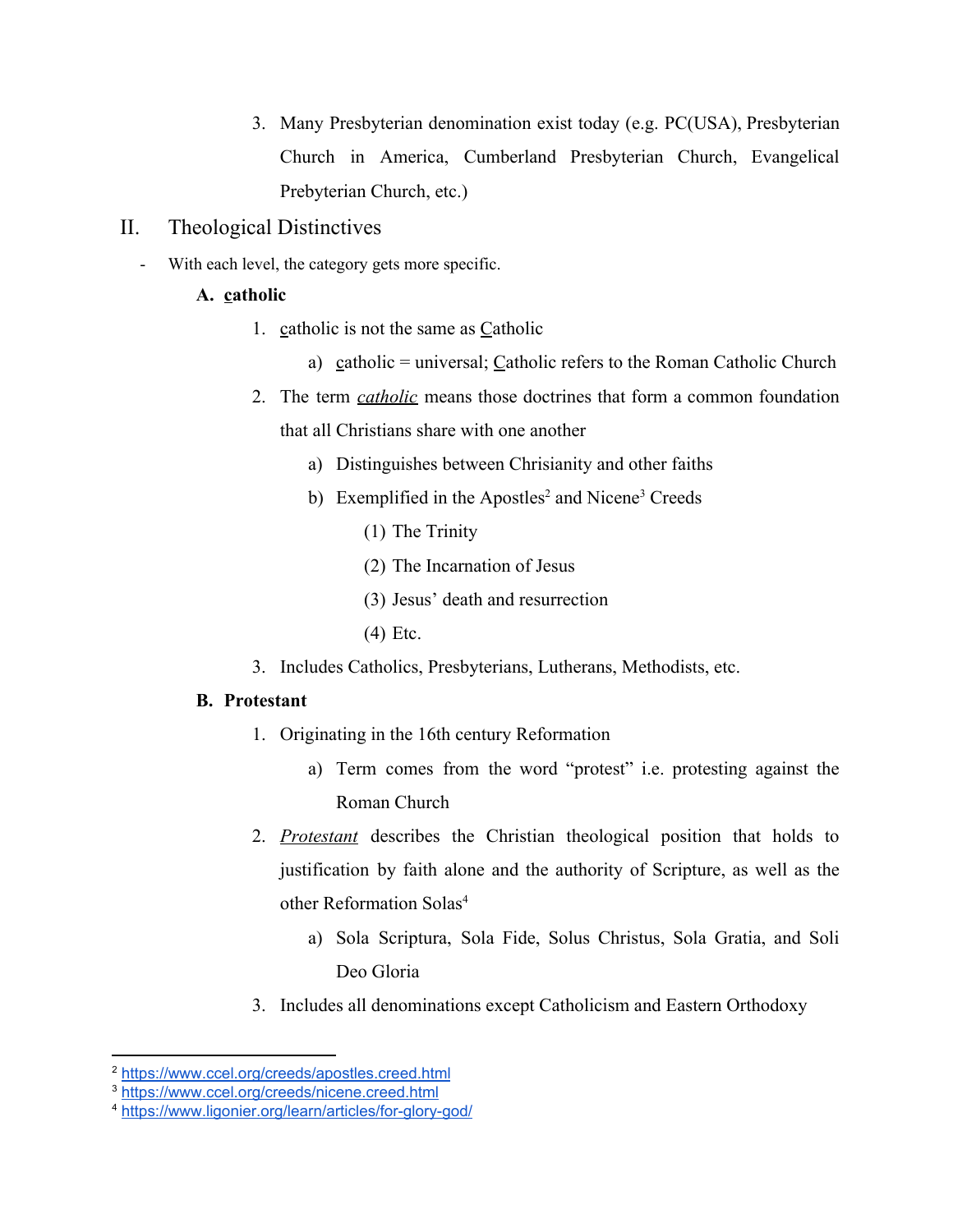#### **C. Reformed**

- 1. Originating in the Reformation movement led by John Calvin in Geneva, Switzerland during the 16th and into the 17th century<sup>5</sup>
- 2. Pertains to the belief in the Sovereignty of God; Divine providence; election and predestination; and the Doctrines of Grace (T.U.L.I.P)<sup>6</sup>
	- a) Total Depravity
	- b) Unconditional Election
	- c) Limited Atonement
	- d) Irresistible Grace
	- e) Perseverance of the Saints
- 3. *Reformed* designates a branch of Christianity that embraces the distinctively Reformed creeds and confessions of the church such as the Heidelberg Catechism, the Belgic Confession, and the Westminster Confession of Faith.
- 4. Includes Presbyterian and Reformed Churches (e.g. PC(USA) and the Reformed Church in America)

#### **D. Presbyterian**

- 1. Coming from the Greek word πρεσβύτερος (presbuteros) meaning "elder".
- 2. *Presbyterian* refers first and foremost to the governance of the church.
	- a) Presbyterians are governed by elected and ordained elders who, together with the pastor, lead the church
		- (1) The body of elders is called a Session
		- (2) Elders are just as much spiritual leaders as administrative leaders.
	- b) Churches are represented in regional bodies called Presbyteries
	- c) Presbyteries elect representatives to the national governing body called the General Assembly

<sup>5</sup> [https://en.wikipedia.org/wiki/Reformation\\_in\\_Switzerland](https://en.wikipedia.org/wiki/Reformation_in_Switzerland)

<sup>6</sup> <https://www.thegospelcoalition.org/blogs/kevin-deyoung/what-is-the-heartbeat-of-reformed-theology/>